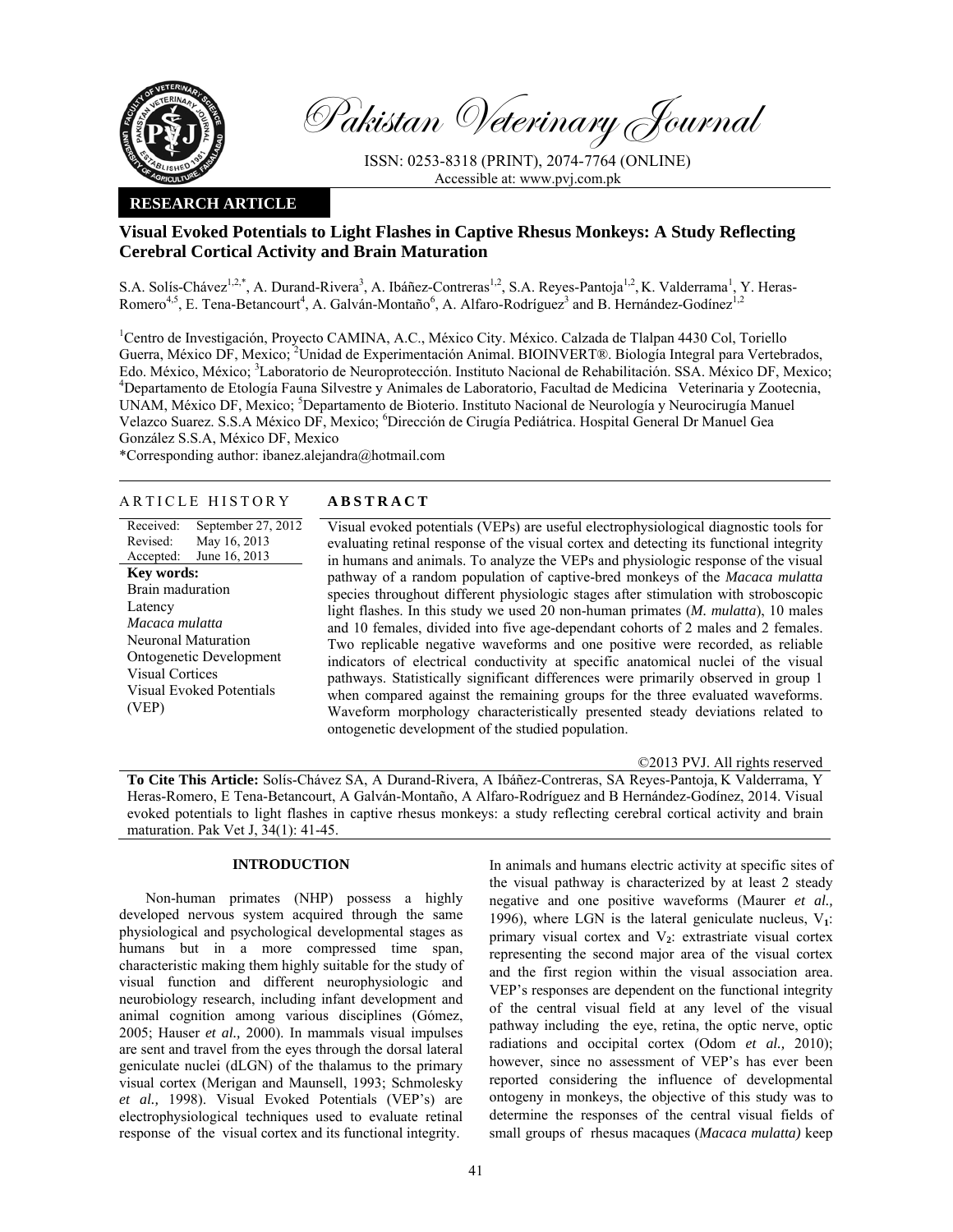in captivity in ages ranging from neonate to senile using a series of hand-held stroboscopic light flashes stimuli.

## **MATERIALS AND METHODS**

This research was undertaken in adherence of the NOM-062-ZOO-1999 (Anonymous, 1999) and was approved by our local IACUC and by the Ethics and Research Commission of the Centro de Investigación Proyecto CAMINA para Curar la Parálisis A.C. This study was performed using 20 NHP of the *Macaca mulatta* species, 10 males and 10 females, divided in five age-dependant groups of 2 males and 2 females as follows: Group 1 (0-1 year-old), Group 2 (2- 3 year-old); Group 3 (4 -9 year-old); Group 4 (10-15 year-old), Group 5 (15 years and older) (Hernández-Godínez *et al.,* 2011; Ibáñez-Contreras *et al.,* 2011). All the research animals were donated by the Centro de Investigación Proyecto CAMINA para Curar la Parálisis A.C. (Mexico City, México).

**Housing characteristics:** The monkey colony maintained in group-housing conditions. Building materials consists of seamless concrete flooring and all interior surfaces are covered with high-impact ceramic tiles. External walls are made of cyclone-fence mesh firmly anchored to walls and floors to allow the macaque's access to a natural photoperiod. Roofs provided a safe waterproof covering along the corrals, and steel doors are equipped with security latches. Daily animal care includes restricted  $(4\%$ per body weight) three-daily feeding of pelleted diet (Monkey Diet 5038, PMI Nutrition International, St Louis, Mo, USA) containing 25% protein, provided through food dispensers designed to avoid physical contact of pellets with feces and urine; fresh water was available *ad libitum* by means of an automatic watering system. Medical veterinary care is provided regularly in adherence to the Mexican NOM-062-ZOO (Anonymous, 1999)**.** Tuberculosis testing is performed twice annually, as it is routine parasite monitoring with negative results. Before the study began, all monkeys were assessed as clinically healthy and showed no nervous or behavioral dysfunctions.

Visual Evoked Potentials (VEP's) were performed under slight sedation using Tiletamine+zolazepam (Zoletil® Virbac Laboratories, Carros, France) at a dose of 4 mg/kg body weight injected intramuscularly (Galván-Montaño *et al.,* 2010; Hernández-Godínez *et al.,* 2011; Ibáñez-Contreras *et al.,* 2011).

All VEP's studies were undertaken according to the Standard of the International Society for Clinical Electrophysiology of Vision (ISCEV) and conducted at the Neuroprotection Laboratory located at the Instituto Nacional de Rehabilitación (INR) SSa in Mexico City. A specialized computer Viasys Healthcare Niccolet<sup>®</sup> (Viasys Healthcare, Conshohocken, PA, USA) was used for this study and filter settings bandpass were set up between 10 and 100 Hz, impedance was lower than 5 kΩ. Recordings of electrical brain responses were acquired by using skin disc electrodes placed on according to the International 10/20 system.

Monkey preparations prior to the recordings included shaving and cleaning the skull skin with tap water and neutral pH liquid soap to reduce impedance and to ensure good and stable electrical conductivity. According to data of the International Society for Clinical Electrophysiology of Vision (ISCEV) time analysis was set up as follows: Groups 3, 4 and 5 were established at 250 ms, recording times of Groups 1 and 2 were determined as 500 ms at an average of 150 stimuli. Standard VEP´s stimulation was performed by binocular stimulation to assess the visual pathway functionality of both eyes, applying 250 light flash sweeps using a hand-held stroboscopic lamp (Odom *et al.,* 2010). Noteworthy is the fact that in this study we only evaluated response latencies as a total measure of conduction time, since this constitutes a specific indicator of visual function and its potential pathology or maturation degree (Shkurovich, 1997; Hernández-Godínez *et al.,* 2011; Ibáñez-Contreras *et al.,* 2011).

**Statistical analyses:** Differences between experimental groups were tested for statistical significance using a Student's t test for independent samples of equal size in two consecutive moments. The first moment compared the sex variable within each group, while the second served for comparative assessment of the right and left afferencies within each group for  $N_1$ ,  $P_1$  and  $N_2$ . Lastly, for comparison of age-related groups an analysis of variance (ANOVA) followed by a Post-Hoc Tukey and Dunnett's test were used through the homogeneity of variances calculation to assess pertinent differences.

### **RESULTS**

Fig. 1 shows the placement of one active electrode along the midline over the visual cortex at Oz, one reference electrode at the vertex Cz location and one referred to Fz as ground electrode. Three sets of constant, steady and well defined waveforms were observed during the first 250 ms, in all groups at pre-determined age for the left and right eye. Figure 2 shows the morphology of the VEP recording, observing the morphology changes according to the age group. Measures of central tendency were obtained, arithmetic mean and standard deviation for all groups of the same age considering the three waveforms recorded, observed in the groups 1 and 5 absolute latencies are more elongated than the other groups. Data within each individual group was further analyzed using a Student's t-test comparing right and left afferencies and sex influence for  $N_1$ ,  $P_1$ , and  $N_2$  without finding significant differences in all groups. Finally, data collected for each factor was analyzed using Analysis of Variance (ANOVA), significant difference was observed in the tree waves  $(N_1, P_1,$  and  $N_2)$  in the group 1 in relation to other groups (Table 2).

#### **DISCUSSION**

To understand visual pathway development several studies have focused on evaluating the ontogeny of visual capacity during different physiological stages to determine early visual impairment, and identify factors affecting the visual pathway conductivity and performance in response to visual stimulation. In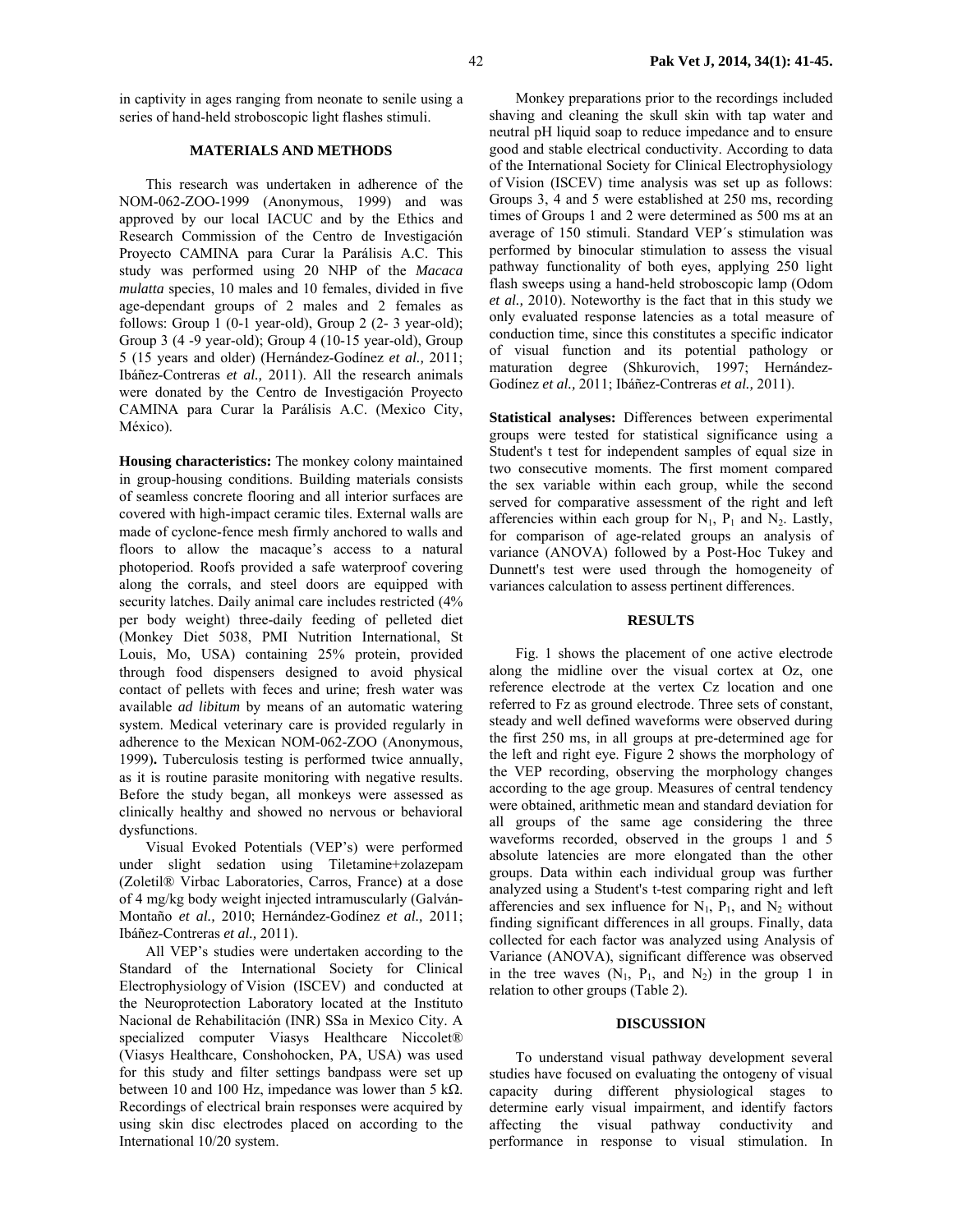**Table 1:** Mean VEP Latencies (Mean+SD) in Rhesus Macaques

| Groups  |                  | Right Eye        |                   | Left Eve         |                  |                   |  |
|---------|------------------|------------------|-------------------|------------------|------------------|-------------------|--|
|         | ΝI               | P١               | N <sub>2</sub>    | ΝI               | PI               | N2                |  |
| Group I | $71.61 \pm 0.24$ | 87.61+3.94       | 138.88±9.73       | 71 83+2 34       | $86.93 \pm 3.61$ | 139.24±8.46       |  |
| Group 2 | $66.04 \pm 3.38$ | $84.76 \pm 3.38$ | $129.44 \pm 6.19$ | $65.71 \pm 2.76$ | 78.29±2.07       | $129.59 \pm 3.73$ |  |
| Group 3 | $60.51 \pm 4.60$ | 78.74±3.25       | $128.65 \pm 5.08$ | $59.37 + 4.59$   | 76.40±1.35       | $127.63 \pm 2.02$ |  |
| Group 4 | $67.03 \pm 3.25$ | $77.91 \pm 5.35$ | $129.94 \pm 4.64$ | $64.90 \pm 3.49$ | 78.63±4.23       | $127.73 \pm 3.34$ |  |
| Group 5 | 71.17±6.12       | $85.82 \pm 7.44$ | $139.17 \pm 5.94$ | 70.50±7.06       | $82.29 \pm 2.09$ | 131.94±4.96       |  |

Twenty non-human primates were allotted into one group divided in five age-dependant subgroups as follows: Group 1, 0-1 year-old, Group 2, 2- 3 year-old; Group 3, 4 -9 year-old; Group 4, 10-15 year-old, Group 5, 15 years and older.

**Table 2:** Results among Age-Related Groups of Rhesus Macaques- Statistical Significance

| <b>I able 2.</b> Results alliong Age-Related Groups of Rilesus Placagues- Statistical Significance |          |      |        |         |                             |         |                   |       |  |  |  |  |
|----------------------------------------------------------------------------------------------------|----------|------|--------|---------|-----------------------------|---------|-------------------|-------|--|--|--|--|
| <b>Studied Variable</b>                                                                            | Post-Hoc |      | ANOVA  | Groups  | Mean±SD                     | Groups  | Mean±SD           |       |  |  |  |  |
| NI Right Eye                                                                                       | Tukey    | 5.03 | 0.0089 | Group I | 71.61±0.24 VS               | Group 3 | $60.51 \pm 4.60$  | 0.010 |  |  |  |  |
|                                                                                                    |          |      |        | Group 3 | $60.51 \pm 4.60 \text{ VS}$ | Group 5 | $71.17\pm 6.12$   | 0.014 |  |  |  |  |
| NI Left Eye                                                                                        | Dunnett  | 5. I | 0.0084 | Group I | 71.83±2.34 VS               | Group 3 | 59.37±4.59        | 0.040 |  |  |  |  |
| PI Left Eye                                                                                        | Tukey    | 8.39 | 0.0009 | Group I | 86.93±3.61 VS               | Group 2 | 78.29±2.07        | 0.005 |  |  |  |  |
|                                                                                                    |          |      |        |         |                             | Group 3 | 76.40±1.35        | 0.001 |  |  |  |  |
|                                                                                                    |          |      |        |         |                             | Group 4 | 78.63±4.23        | 0.008 |  |  |  |  |
| N <sub>2</sub> Left Eye                                                                            | Tukey    | 3.69 | 0.027  | Group I | 139.24±8.46 VS              | Group 3 | $127.63 \pm 2.02$ | 0.035 |  |  |  |  |
|                                                                                                    |          |      |        |         |                             | Group 4 | $127.73 \pm 3.34$ | 0.037 |  |  |  |  |

SD = standard deviation; Differences are less significant at P<0.05, ANOVA, F value with Pshoc Tukey and Dunnet.



**Fig. 1:** Topographic Placement of Scalp Electrodes According to the International 10/20 System during VEP's in Rhesus Macaques (*M. mulatta*). Note: Monkey cranium was obtained from one aged Rhesus macaque dying of natural causes.

medicine Visual Evoked Potentials (VEPs) are considered indispensable tools in pediatric ophthalmology and neurology as they can provide solid prognosis for children´s visual disorders (Chayasirisobhon *et al.,* 2012). Further research focusing the field of supplemented nutrition in infant monkeys proved unsubstantiated benefits contributing to visual acuity or retinal function, defining that the rates of acuity development are quite different between humans and monkeys such as the rhesus monkey, species showing remarkable differences regarding their fovea's developmental process (Jeffrey *et al.,* 2002).

In this paper recordings of VEP´s in rhesus macaques (*Macaca mulatta*) at different age-related physiological status were executed using white stroboscopic flashes. The waveforms morphology of the studied NHP groups presented, as expected, age-related statistically significant differences primarily for group 1, contingent on the degree of myelination and body maturation (Shkurovich, 1997).

Diverse studies have showed that during the developmental phases leading to the maturity of the sensory pathways, changes at the inner cerebral electrical conductivity may arise as a result of the different physiologic stages encountered primarily during early stages (Tsuneishi *et al.,* 1995; Shkurovich, 1997).

Results obtained in this study have shown statistically significant differences at  $N_1$  for both afferencies between groups 1 and 3 (Table 2). We must stress that waveform  $N_1$  stands as the first synaptic site starting at the primary photoreceptor cells located at the retina considered as the output neurons of the retina ending at the lateral geniculate body. It has been also described that in the case of humans and NHP there is an adequate optic quality along with a normal pupil response at birth (Boothe *et al.,*  1985; Jacobs and Blakemore, 1988), but regardless of this relative good quality optic capacity it has been observed that new-born monkeys present poor visual acuity under monocular vision, deficit derived from a naso-temporal asymmetry (Jacobs and Blakemore, 1988; Kiorpes and Kiper 1996). Such deficiency has been observed in 8 week old monkeys where immature development of the retina´s large number of photoreceptor cells prevails (Jacobs and Blakemore, 1988; Forte *et al.,* 2006; Qiao-Grider *et al.,* 2007). It is remarkable that in order to attain full stereoscopic vision, NHP depend on complete frontalization of both ocular orbits leading to a high orbit convergence and broad binocular visual field, which contribute to the tridimensional visual perception characterized by enhanced light sensitivity and contrast discrimination (Heesy, 2004).

 According to the above we can expect to observe significant differences in group 1 with regard to the rest of the cohorts. It is important to mention the fact that delayed electrical conductivity was present for both afferencies; such outcome supports the assumption that an ongoing development and maturation process is present and arises from normal anatomo-functional changes, which are clearly not related to any pathological process in this group. Differently to findings of group 1 where significant differences were seen for both afferencies, group 5 (71.17 $\pm$ 6.12 ms) showed a significant difference only in the right afferency with comparison to group 3  $(60.51\pm4.60 \text{ ms})$ . Tables 1 and 2 shows that latency in group 5 was higher than that of group 3; the reason for such increase is primarily related to dysfunctional regeneration of the optic nerve's myelination process with probable degeneration of the retina's ganglion cells due to natural age-degenerative developments associated to group 5.

In the case of  $P_1$  (primary visual cortex), significant differences were noted for the left afferency between group 1 (86.93 $\pm$ 3.61 ms) versus group 2 (78.29 $\pm$ 2.07 ms), group 3 (76.40 $\pm$ 1.35 ms) and against group 4 (78.63 $\pm$ 4.23 ms). Absolute latency values of group 1 were remarkable larger than in the rest of the groups and consequently, delayed electrical conductivity resulted from incomplete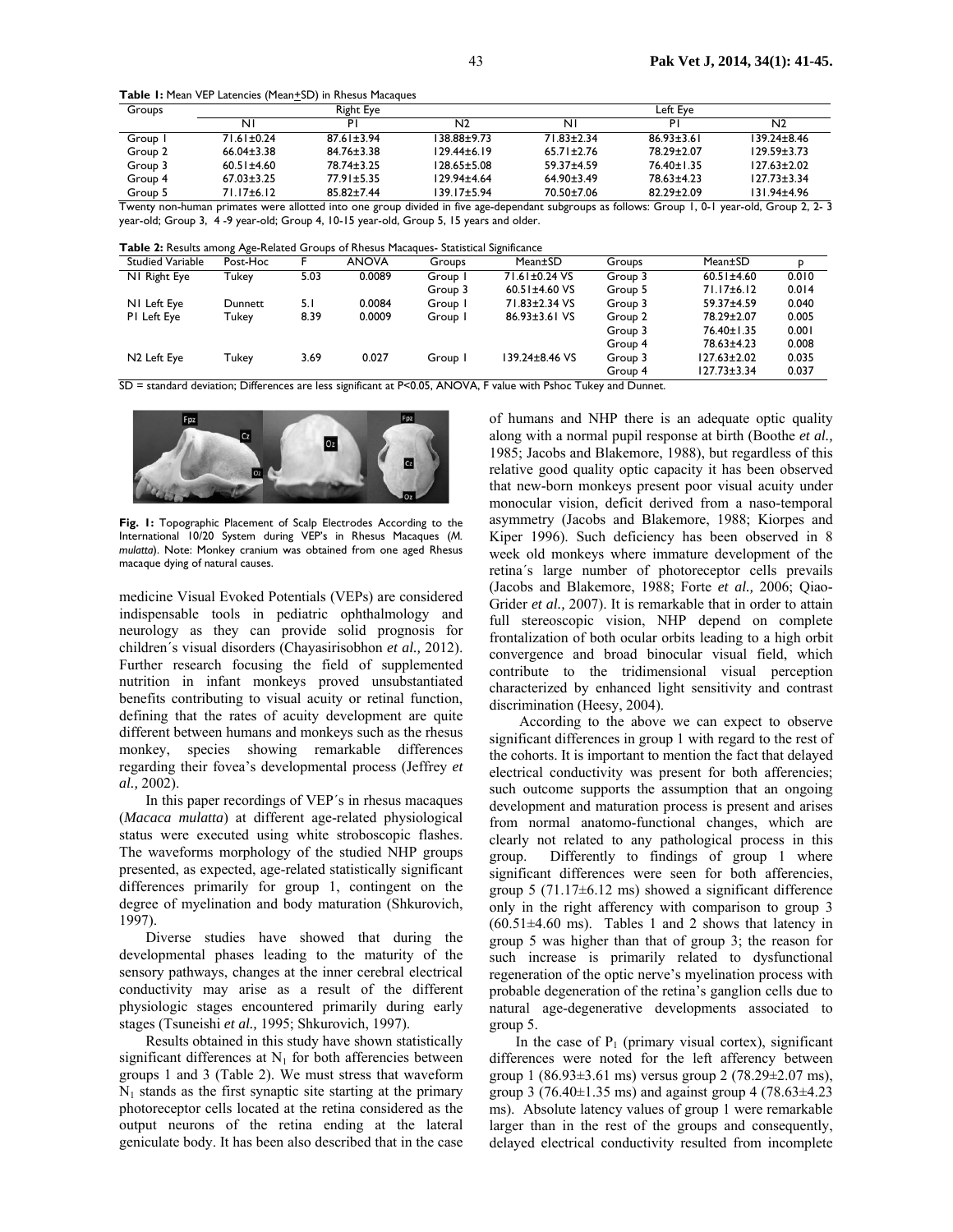

**Fig. 2:** Morphology of the visual waves in the different physiological stages from a group of monkeys rhesus (*Macaca mulatta)*, in left, right eye and both eyes.

myelination of the optic nerve, fact supported by further research describing that new–born monkeys lack full maturation of  $V_1$  site from the axonal arborizations of the lateral geniculate body which are not entirely developed (Chino *et al.,* 1997; Hatta *et al.,* 1998; Zhang *et al.,* 2008). This statement is confirmed by Shkurovich (1997) which indicated that ganglion cells and synaptic unions of the LGN (lateral geniculate nuclei) as well as occipital lobes, suffer specific developmental processes which have not been fully attain at childbirth in human beings. As the purpose of this paper findings encountered at  $P_1$ demonstrated that both humans and NHP are immature creatures at birth and therefore their central nervous system (CNS) are subjected to proliferative timetable maturation.

Regarding visual area  $N_2$  (extrastriate visual association cortex) significant differences were observed for the left afferency between groups 1 (139.24±8.46 ms) and 3 (127.63±2.02 ms) and against group 4 (127.73±3.34 ms). This visual area participates in a complex array of phenomena linked to visual association receiving strong

feed forward from  $V_1$  and sending stimuli to  $V_3$ ,  $V_4$ , and V5, thus creating a complex repertoire of feed forward and feedback connections between visual cortical areas that also depend upon cell type-specificity. Differences described for group 1 outlined the existence of an immature visual pathway leading to abnormally delayed potentials of stimuli up to the visual association area where a prolonged latency was noted in comparison to the rest of the study groups.

Diverse studies support a theory implying that a rather variable timetable exists for myelination to take place in the human and animal nervous system, due to the fact that this proliferative process initiates at the sensorymotor system and continues at the secondary cortical area and finally at the association cortex, which leads the conclusion that poorly myelinated visual pathways present in neonate monkeys played a decisive role in neural conductivity of the visual pathway.

In the field of neurobiology processes involved in the development, maturation and myelination of the neural pathways are fundamental to interpret research